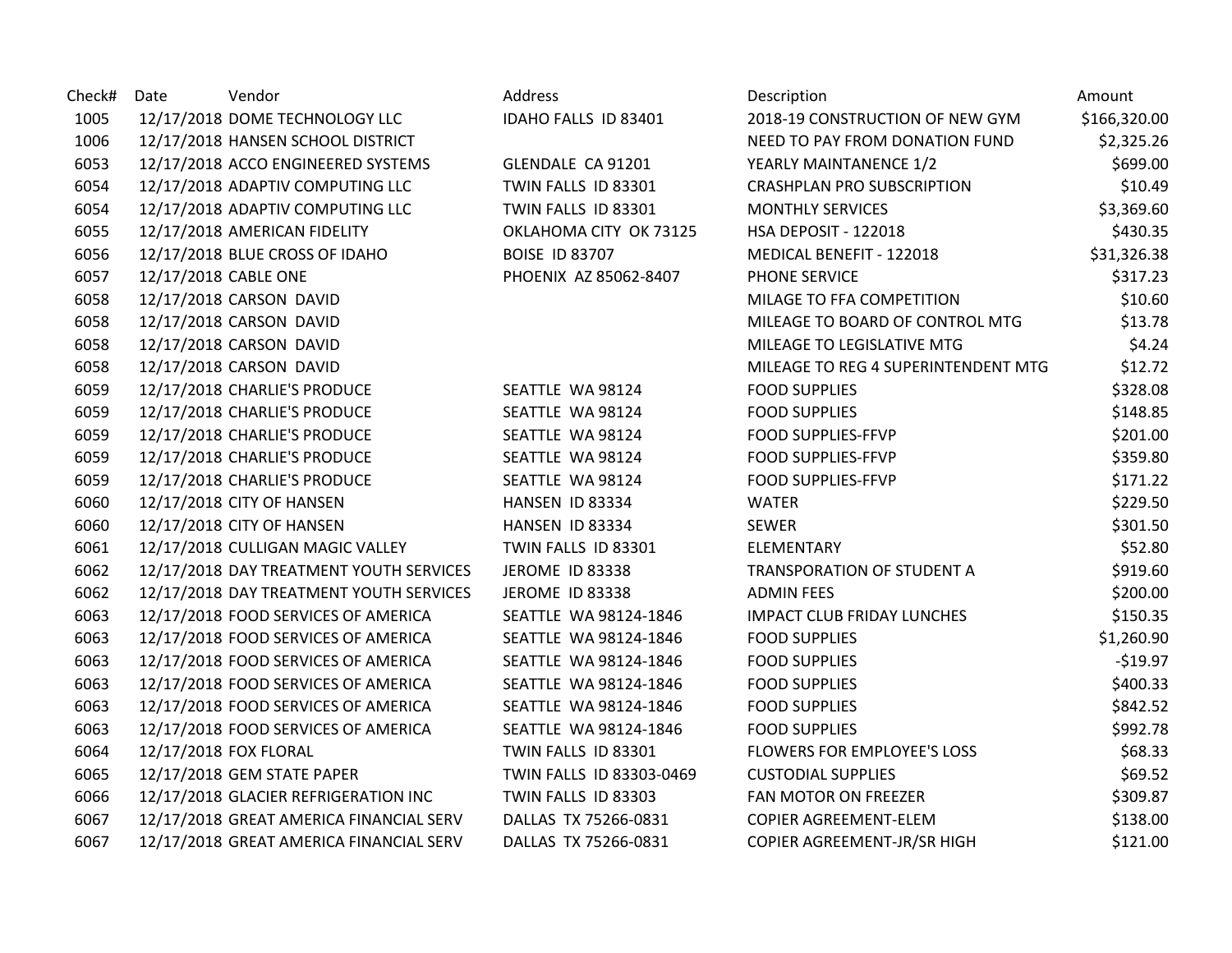6068 12/17/2018 HANSEN SCHOOL DISTRICT #415 FIGAL SHARE FIGAL SHARE FIGAL SHARE FIGAL SHARE FIGAL SHARE FIGAL SHA 6069 12/17/2018 HANSEN SCHOOL DISTRICT #415 EMPLOYER SHARE RETIREMENT SHARE RETIREMENT SHARE RETIREMENT SAMPLO 6070 12/17/2018 HANSEN SCHOOL DISTRICT #415 PAYROLL - 120018 12 6071 12/17/2018 HENDERSON RICHARD TWIN FALLS ID 83301 M 6072 12/17/2018 HERNANDEZ DACIA THE HANSEN ID 83334 ENRICHMENT SUPPLIES & THE 6072 12/17/2018 HERNANDEZ DACIA FRIDAY HANSEN ID 83334 6073 12/17/2018 HOME DEPOT CREDIT SERV LOUISVILLE KY 40290-1030 W 6073 12/17/2018 HOME DEPOT CREDIT SERV LOUISVILLE KY 40290-1030 L 6074 12/17/2018 IDAHO POWER SEATTLE WA 98124-1966 JI 6074 12/17/2018 IDAHO POWER SEATTLE WA 98124-1966 E 6074 12/17/2018 IDAHO POWER SEATTLE WA 98124-1966 P 6074 12/17/2018 IDAHO POWER SEATTLE WA 98124-1966 S 6074 12/17/2018 IDAHO POWER SEATTLE WA 98124-1966 NEW GYM \$2,348.11 6074 12/17/2018 IDAHO POWER SEATTLE WA 98124-1966 F 6074 12/17/2018 IDAHO POWER SEATTLE WA 98124-1966 IR 6075 12/17/2018 INTEGRATED TECHNOLOGIES TWIN FALLS ID 83303-1843 ST 6075 12/17/2018 INTEGRATED TECHNOLOGIES TWIN FALLS ID 83303-1843 E 6075 12/17/2018 INTEGRATED TECHNOLOGIES TWIN FALLS ID 83303-1843 JR 6075 12/17/2018 INTEGRATED TECHNOLOGIES TWIN FALLS ID 83303-1843 E 6075 12/17/2018 INTEGRATED TECHNOLOGIES TWIN FALLS ID 83303-1843 E 6076 12/17/2018 INTERMOUNTAIN GAS BOISE ID 83732 JI 6076 12/17/2018 INTERMOUNTAIN GAS BOISE ID 83732 P 6076 12/17/2018 INTERMOUNTAIN GAS BOISE ID 83732 ELEMENTARY \$216.411 6076 12/17/2018 INTERMOUNTAIN GAS BOISE ID 83732 VOCATION 6077 12/17/2018 ISF EDUCATION DEPARTMENT BOISE ID 83707 ELEMENT 6077 12/17/2018 ISF EDUCATION DEPARTMENT BOISE ID 83707 HAND 6077 12/17/2018 ISF EDUCATION DEPARTMENT BOISE ID 83707 HANGEL WORKSHOP BIGGER HAND 6078 12/17/2018 JOSTENS CHICAGO IL 60673-1213 DIPLOMAS \$205.00 6078 12/17/2018 JOSTENS **CHICAGO IL 60673-1213** D 6078 12/17/2018 JOSTENS **CHICAGO IL 60673-1213** S 6079 12/17/2018 LYTLE SIGNS INC TWIN FALLS ID 83303 F 6080 12/17/2018 MEADOW GOLD DAIRIES-BOISE BENVER CO 80271-0960 MIL 6081 12/17/2018 NAPA AUTO PARTS TWIN FALLS ID 83303-1425 B 6082 12/17/2018 NORCO SALT LAKE CITY UT 84141-3124 C

| MPLOYER SHARE FICA/MDCR - 122018             | \$12,590.31  |
|----------------------------------------------|--------------|
| MPLOYER SHARE RETIREMENT - 122018            | \$20,195.32  |
| AYROLL - 122018                              | \$169,988.80 |
| <b>MILEAGE TO TRANSITION INSTITUTE</b>       | \$136.74     |
| <b>INRICHMENT SUPPLIES</b>                   | \$122.10     |
| <b>RIDAY LUNCHES</b>                         | \$96.25      |
| <b><i>NEED BURNER &amp; PROPANE TANK</i></b> | \$98.19      |
| IGHTING & ELECTRICAL TAPE                    | \$46.24      |
| R/SR HIGH                                    | \$1,471.52   |
| <b>LEMENTARY</b>                             | \$1,841.32   |
| <b>PRESCHOOL</b>                             | \$44.70      |
| <b>OUTH MODULAR</b>                          | \$16.60      |
| <b>JEW GYM</b>                               | \$2,348.11   |
| OOTBALL FIELD                                | \$42.56      |
| RRIGATION PUMP                               | \$18.63      |
| <b>TAPLES</b>                                | \$98.00      |
| <b>LEM-SHARP (TEACHERS LOUNGE</b>            | \$220.14     |
| R/SR HIGH                                    | \$129.48     |
| <b>LEM-SHARP</b>                             | \$16.55      |
| <b>LEM-XEROX</b>                             | \$69.94      |
| R/SR HIGH                                    | \$1,056.39   |
| <b>RESCHOOL</b>                              | \$61.00      |
| <b>LEMENTARY</b>                             | \$216.41     |
| <b>/OCATIONAL BLDG</b>                       | \$144.23     |
| <b>LEMENTARY PERFORMANCE</b>                 | \$500.00     |
| <b>HANSEN JR/SR HIGH PERFORAMNCE</b>         | \$500.00     |
| <b>HANSEN JR/SR HIGH WORKSHOP</b>            | \$150.00     |
| <b>DIPLOMAS</b>                              | \$205.00     |
| <b>JIPLOMA COVERS</b>                        | \$227.50     |
| HIPPING/HANDELING                            | \$26.71      |
| IX WIRING FOR SCOREBOARD                     | \$126.00     |
| <b>MILK PRODUCTS</b>                         | \$1,438.18   |
| <b>BATTERIES FOR BUS #4</b>                  | \$235.58     |
| <b>YLINDER RENT</b>                          | \$5.96       |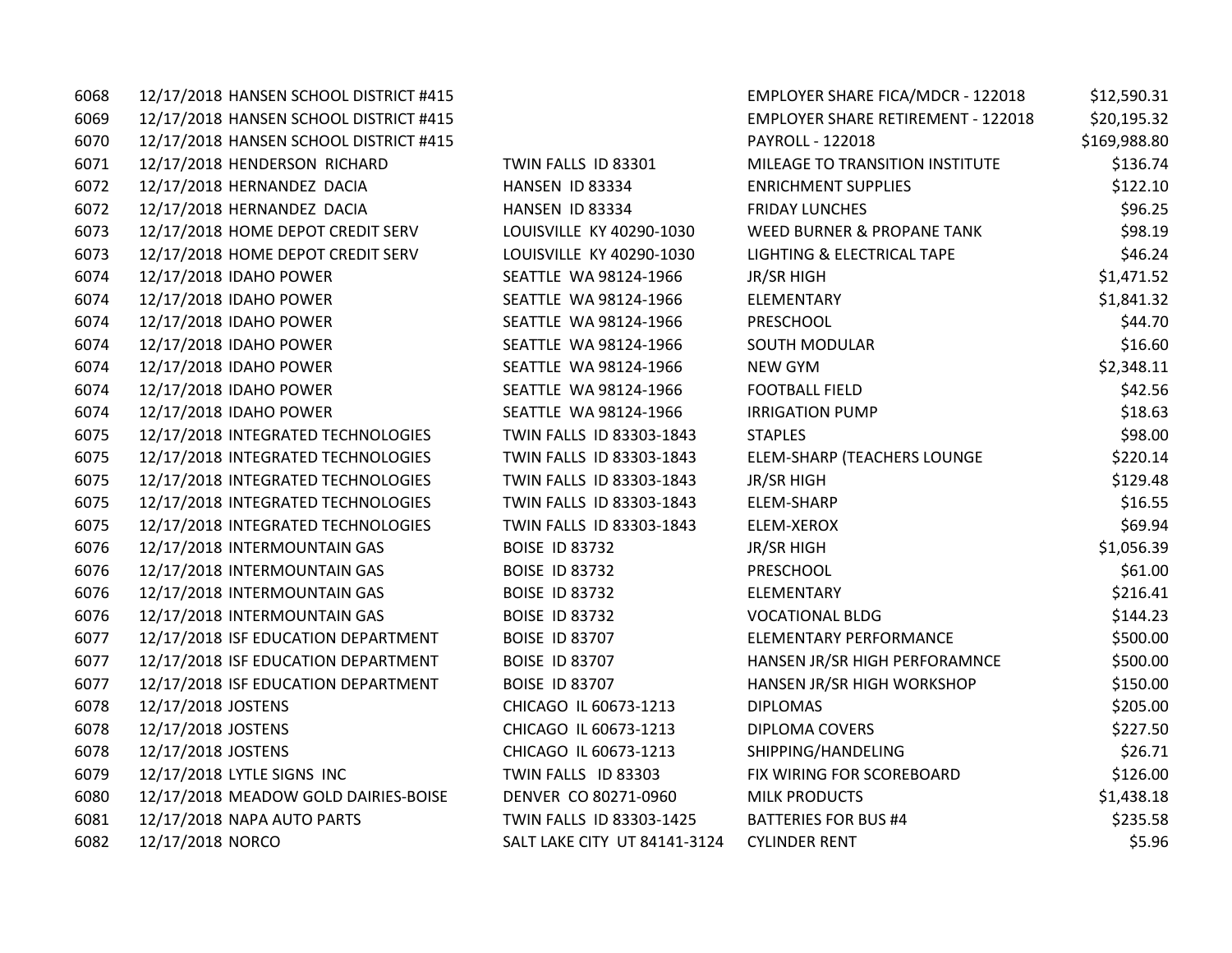| 6083 | 12/17/2018 OFFICE DEPOT            | PHOENIX AZ 85038-9248    | PRINTER TONER                     | \$394.77   |
|------|------------------------------------|--------------------------|-----------------------------------|------------|
| 6083 | 12/17/2018 OFFICE DEPOT            | PHOENIX AZ 85038-9248    | <b>TONER</b>                      | \$47.92    |
| 6083 | 12/17/2018 OFFICE DEPOT            | PHOENIX AZ 85038-9248    | <b>TONER</b>                      | \$47.92    |
| 6084 | 12/17/2018 PITNEY BOWES            | PITTSBURGH PA 15250-7887 | POSTAGE METER LEASE               | \$207.00   |
| 6085 | 12/17/2018 PRIMARY THERAPY SOURCE  | TWIN FALLS ID 83301      | MILEAGE/CONSULT/PAPERWORK         | \$121.84   |
| 6085 | 12/17/2018 PRIMARY THERAPY SOURCE  | TWIN FALLS ID 83301      | OCCUPATIONAL THERAPY-ELEMENTARY   | \$655.50   |
| 6085 | 12/17/2018 PRIMARY THERAPY SOURCE  | TWIN FALLS ID 83301      | PHYSICAL THERAPY-ELEMENTARY       | \$448.50   |
| 6085 | 12/17/2018 PRIMARY THERAPY SOURCE  | TWIN FALLS ID 83301      | MILEAGE/CONSULT/PAPERWORK         | \$161.51   |
| 6085 | 12/17/2018 PRIMARY THERAPY SOURCE  | TWIN FALLS ID 83301      | OCCUPATIONAL THERAPY-SECONDARY    | \$310.50   |
| 6085 | 12/17/2018 PRIMARY THERAPY SOURCE  | TWIN FALLS ID 83301      | MILEAGE/CONSULT/PAPERWORK         | \$115.98   |
| 6085 | 12/17/2018 PRIMARY THERAPY SOURCE  | TWIN FALLS ID 83301      | MILEAGE/CONSULT/PAPERWORK         | \$57.12    |
| 6085 | 12/17/2018 PRIMARY THERAPY SOURCE  | TWIN FALLS ID 83301      | PHYSICAL THERAPY-SECONDARY        | \$379.50   |
| 6086 | 12/17/2018 PSI ENVIRONMENTAL       | TWIN FALLS ID 83301-7873 | ELEMENTARY                        | \$72.70    |
| 6086 | 12/17/2018 PSI ENVIRONMENTAL       | TWIN FALLS ID 83301-7873 | JR/SR HIGH                        | \$172.43   |
| 6087 | 12/17/2018 RIDLEY'S                | TWIN FALLS ID 83301      | PRESCHOOL SUPPLIES & SNACKS       | \$60.47    |
| 6087 | 12/17/2018 RIDLEY'S                | TWIN FALLS ID 83301      | SUPPLIES FOR CTE CAREER FAIR      | \$17.91    |
| 6087 | 12/17/2018 RIDLEY'S                | TWIN FALLS ID 83301      | PROPANE EXCHANGE FOR WEED BURNER  | \$15.82    |
| 6087 | 12/17/2018 RIDLEY'S                | TWIN FALLS ID 83301      | <b>SUPPLIES</b>                   | \$25.12    |
| 6088 | 12/17/2018 RIFE JAMES              | TWIN FALLS ID 83301      | <b>ACTIVITY DRIVER MEALS</b>      | \$13.00    |
| 6089 | 12/17/2018 SELECT SOURCE INC       | KIMBERLY ID 83341        | <b>SILICONE SPRAY</b>             | \$5.99     |
| 6089 | 12/17/2018 SELECT SOURCE INC       | KIMBERLY ID 83341        | <b>GRINDING WHEEL</b>             | \$6.99     |
| 6090 | 12/17/2018 SKINNER HEIDI           | TWIN FALLS ID 83301      | PENCIL SHARPENERS                 | \$37.98    |
| 6091 | 12/17/2018 ST. LUKES HEALTH SYSTEM | BOISE ID 83701-1012      | <b>DOT PHYSICAL</b>               | \$68.00    |
| 6092 | 12/17/2018 STATE TAX COMMISSION    | BOISE ID 83707-0076      | <b>LUNCH PROGRAM</b>              | \$24.88    |
| 6093 | 12/17/2018 TEK-HUT                 | TWIN FALLS ID 83301      | <b>INTERNET SERVICES</b>          | \$1,500.00 |
| 6094 | 12/17/2018 TOOLS FOR SCHOOLS       | EMMETT ID 83617          | IMPACT CLUB FRIDAY SCHOOL LUNCH   | \$137.58   |
| 6094 | 12/17/2018 TOOLS FOR SCHOOLS       | EMMETT ID 83617          | <b>FOOD SUPPLIES</b>              | \$2,269.95 |
| 6095 | 12/17/2018 VALLEY WIDE COOPERATIVE | JEROME ID 83338          | YELLOW BUS FUEL                   | \$1,254.03 |
| 6095 | 12/17/2018 VALLEY WIDE COOPERATIVE | <b>JEROME ID 83338</b>   | <b>GAS CREDIT</b>                 | $-51.91$   |
| 6096 | 12/17/2018 VERIZON WIRELESS        | DALLAS TX 75266-0108     | <b>SCHOOL CELL PHONES</b>         | \$163.21   |
| 6097 | 12/17/2018 VISA                    | TWIN FALLS ID 83303-0249 | <b>CHAIRS</b>                     | \$2,913.94 |
| 6097 | 12/17/2018 VISA                    | TWIN FALLS ID 83303-0249 | <b>ENRICHMENT PROGRAM-GUITARS</b> | \$424.92   |
| 6097 | 12/17/2018 VISA                    | TWIN FALLS ID 83303-0249 | TV YOGA MATS AND TREAD MILL       | \$1,506.70 |
| 6097 | 12/17/2018 VISA                    | TWIN FALLS ID 83303-0249 | <b>ENRICHMENT PROGRAM-GUITARS</b> | \$454.92   |
|      |                                    |                          |                                   |            |